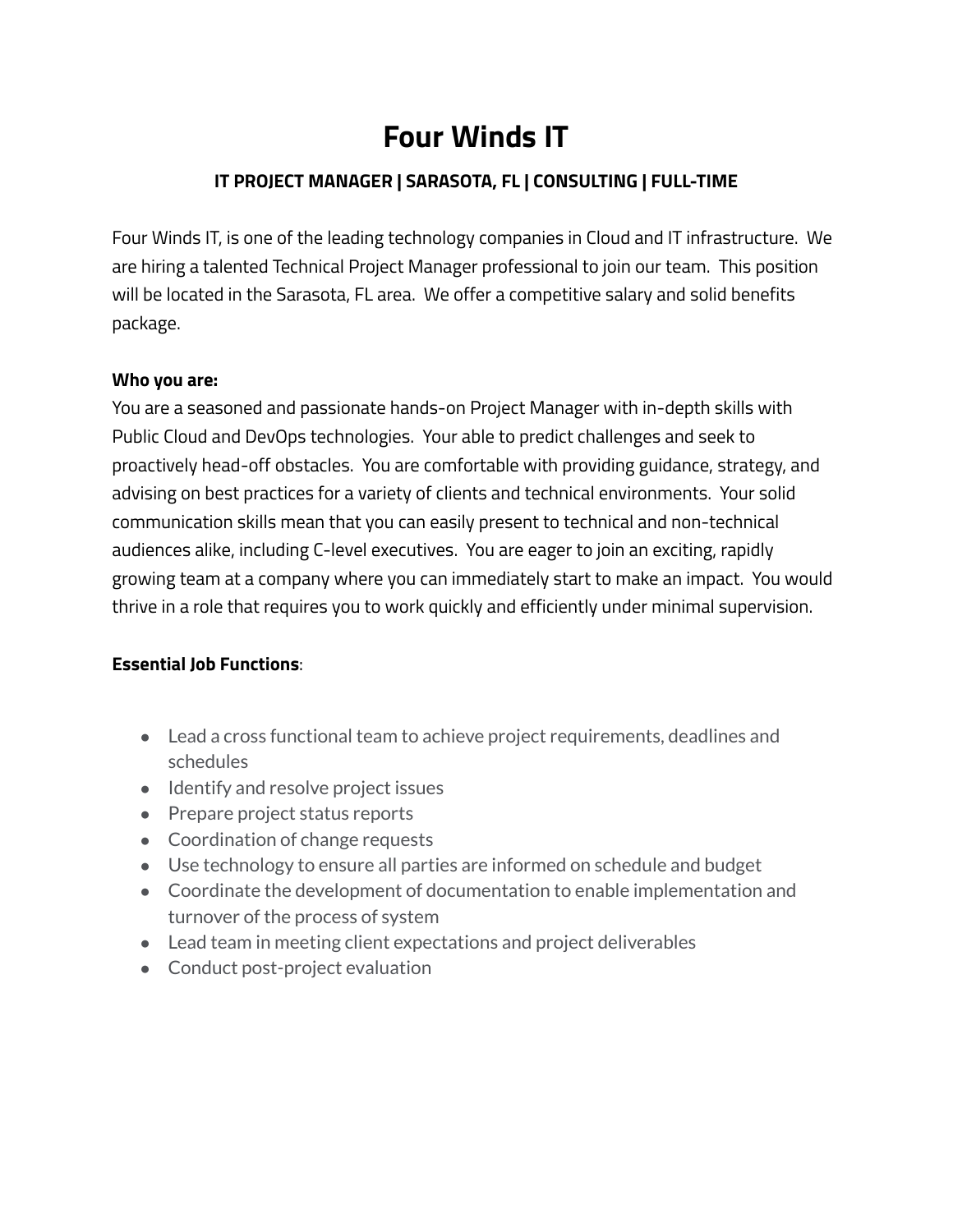#### **Education and Experience:**

High School diploma required. Bachelor's degree in the computer field is a plus. A minimum of 3 years of Project Management experience is required. Expert level in Microsoft Office Applications, including project. Proven experience managing a team. Experience managing cloud projects | migrations is a major plus. Excellent leadership and advisory skills. Impeccable written and verbal communication skills, ability to present to and comfortably speak with executives.

# **Four Winds Hiring Policy**

### **Who is Four Winds IT?**

Four Winds IT helps today's enterprises and rapidly growing businesses harness the power of technology with digital transformation and optimization solutions. From Executive Leadership to our delivery teams, Four Winds IT listens, understands, and delivers best-in-class work. Our deep technical expertise and solutions-driven approach help address our client's biggest business challenges and opportunities. As a Global Leader of Cloud and DevOps, Four Winds IT continues to solve What's Next.

## **Talent at our Core®**

Four Winds IT Consultants are adaptable problem-solvers, growth-minded doers, and lifelong learners.

Thanks to this mindset, we have helped thousands of clients achieve their goals and solve their challenges. From Cloud Architects to Security Analysts to DevOps Engineers, Four Winds IT is always seeking the best and brightest technical talent. Joining Four Winds IT gives you the opportunity to work with national enterprises and innovative companies. Our model provides the support and benefits of full-time employment while giving you exposure to a variety of environments and technologies to sharpen your skills and deepen your technical expertise. These advantages combined with competitive benefits, continuous training and education, and a clear career progression path make Four Winds IT a great place to work.